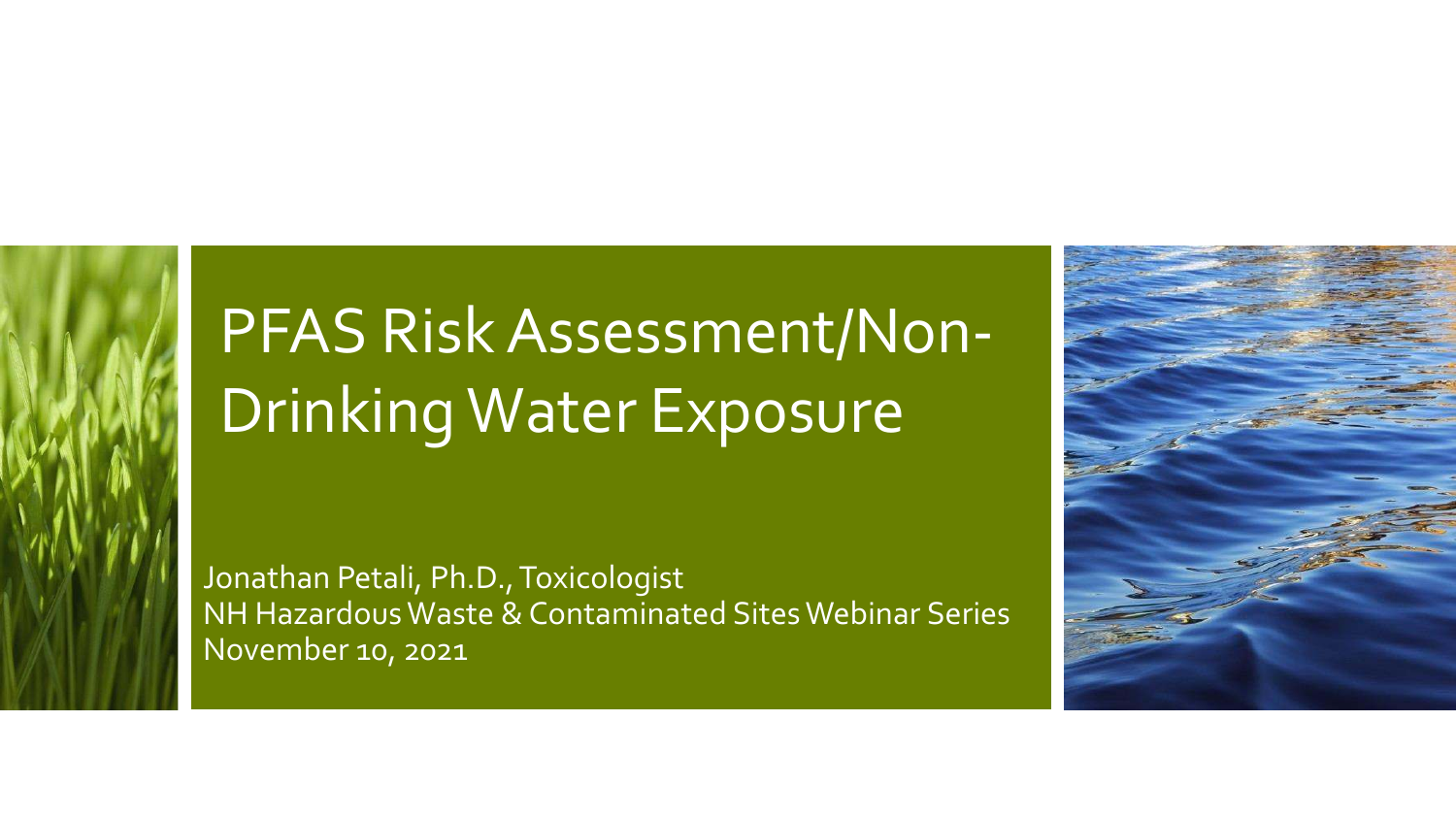### NHDES Environmental Health Program & Risk Assessment

*The Environmental Health Program specializes in evaluating how people are exposed to harmful chemicals found in their environment.* 

#### **Jonathan Petali, Ph.D. Toxicologist (Formerly "Ali")**

• **Karen Craver, M.P.H., Administrator**

Environmental Justice, Program Planning & Partnerships, Community Engagement

• **David Larson, M.P.H, Human Health Risk Assessor**

Air Toxics, Site-Specific Assessment, Soil Guidance

• **Mary Butow, M.S., Human Health Risk Assessor**

Ambient Groundwater Quality Standards (AGQS), Literature Review

• **Robert Thistle, Ph.D., Principal Investigator**

ATSDR, Superfund Sites, Community Engagement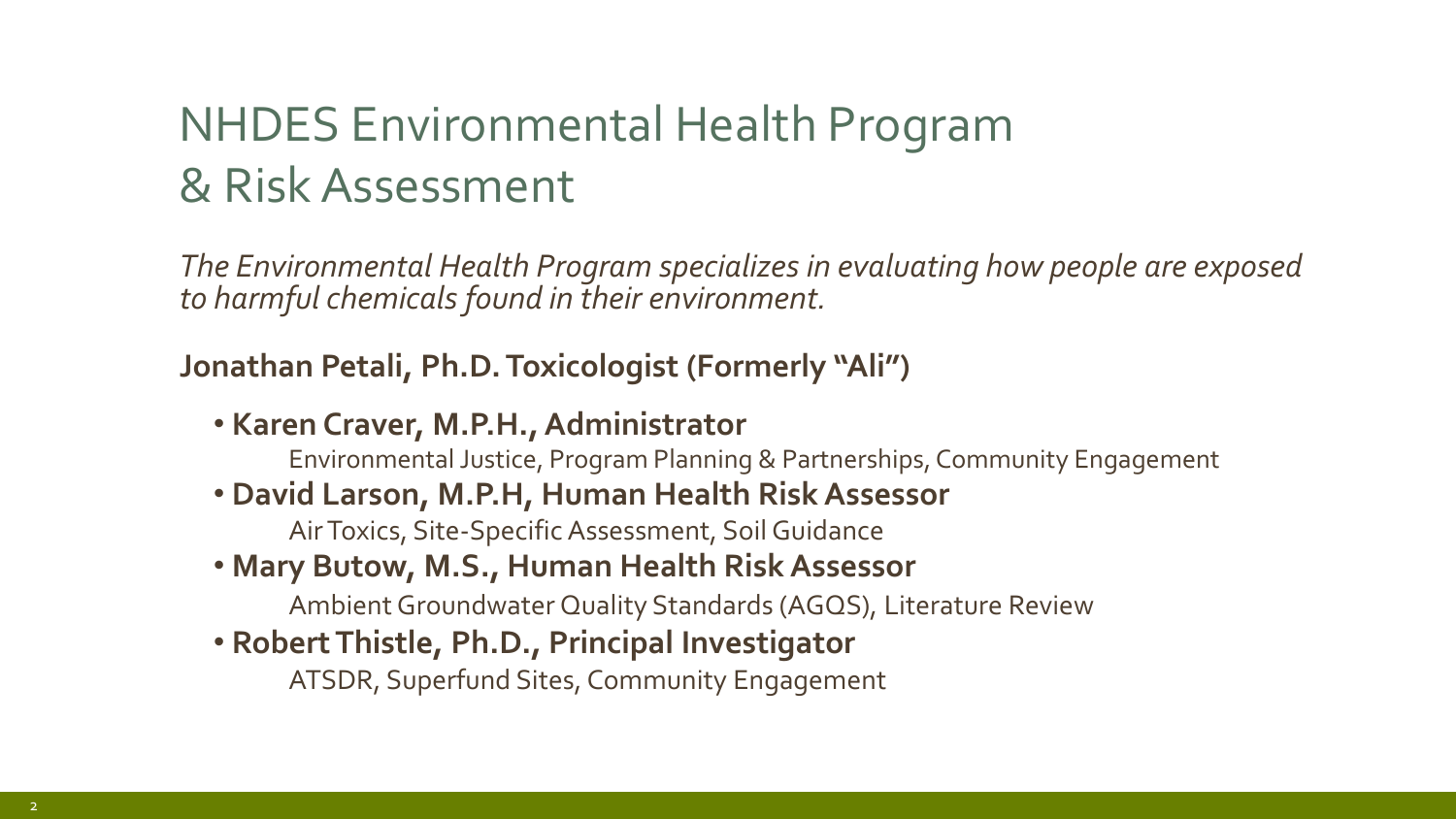## Health Risks Associated with Per- and Polyfluoroalkyl Substances (PFAS)

- Increased cholesterol levels
- Changes in liver enzyme levels
- Small changes in infant birth weight
- Altered immune system function
- Increased risk of high blood pressure or pre-eclampsia in pregnant women
- Changes in thyroid and/or reproductive hormones
- Possibly increased risks for kidney or testicular cancer

PFAS-related health effects are being studied nationwide by the **Agency for Toxic Substances and Disease Registry (ATSDR)**, as well as private and academic institutions.

This is a **constantly evolving area of scientific research**. For more information from ATSDR, follow this link:<https://www.atsdr.cdc.gov/pfas/index.html>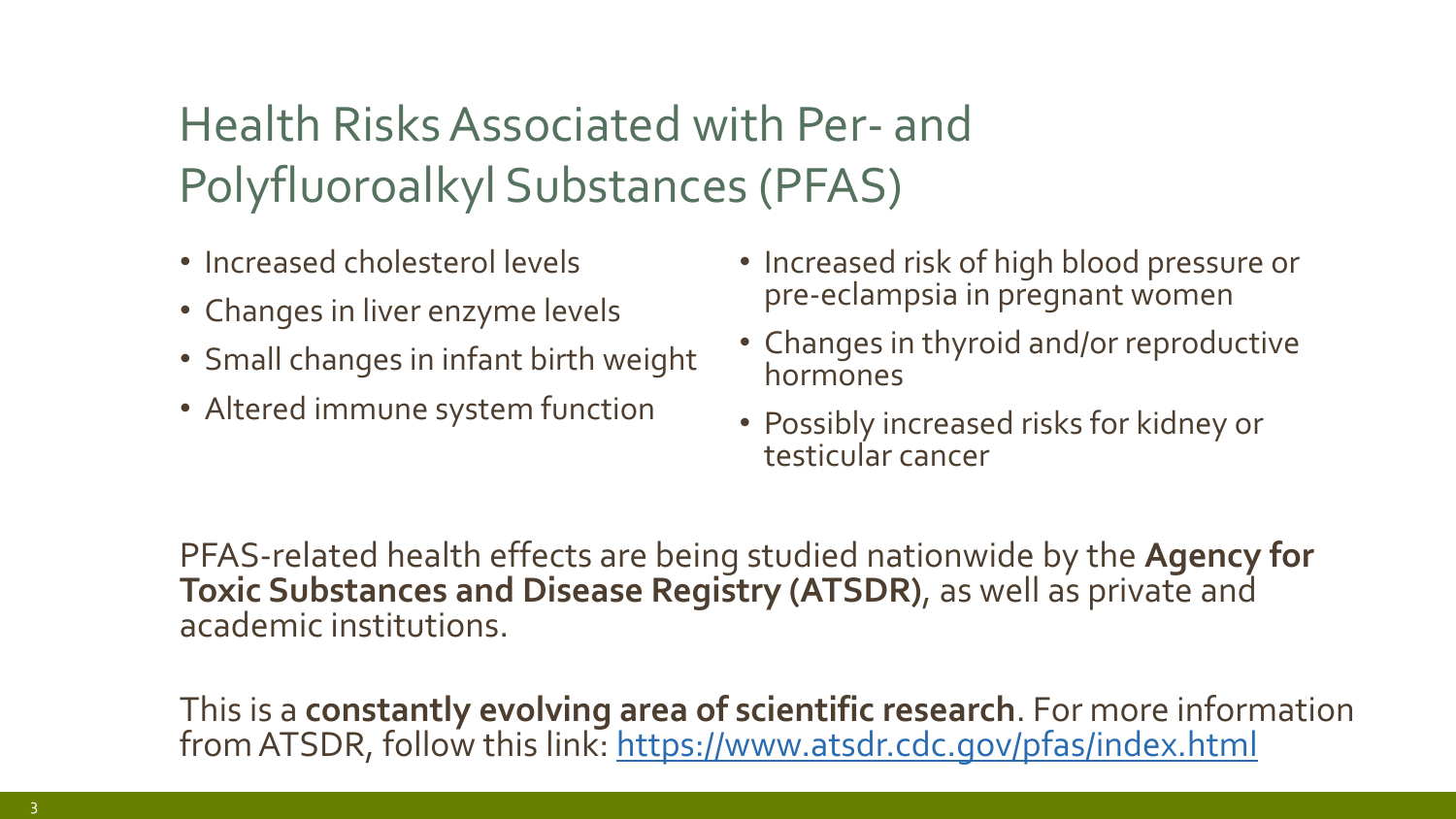**Risk Assessment 101: Primary Routes of Exposure & Relevant Environmental Media**

### **Ingestion**

#### **Relevant Media**

- Groundwater
- Surface Water
- Soil (Incidental ingestion)
- Biota & Food

*Primary Route of Exposure for PFAS*

### **Dermal (Skin)**

**Contact**

#### **Relevant Media**

- Groundwater
- Surface Water
- Soils

**Inhalation**

#### **Relevant Media**

- Ambient Air
- Soil/Dusts
- Vapors

*Least Characterized Route of Exposure for PFAS, and Poorly Understood*

*Less Significant Route of Exposure for PFAS at Certain Concentrations*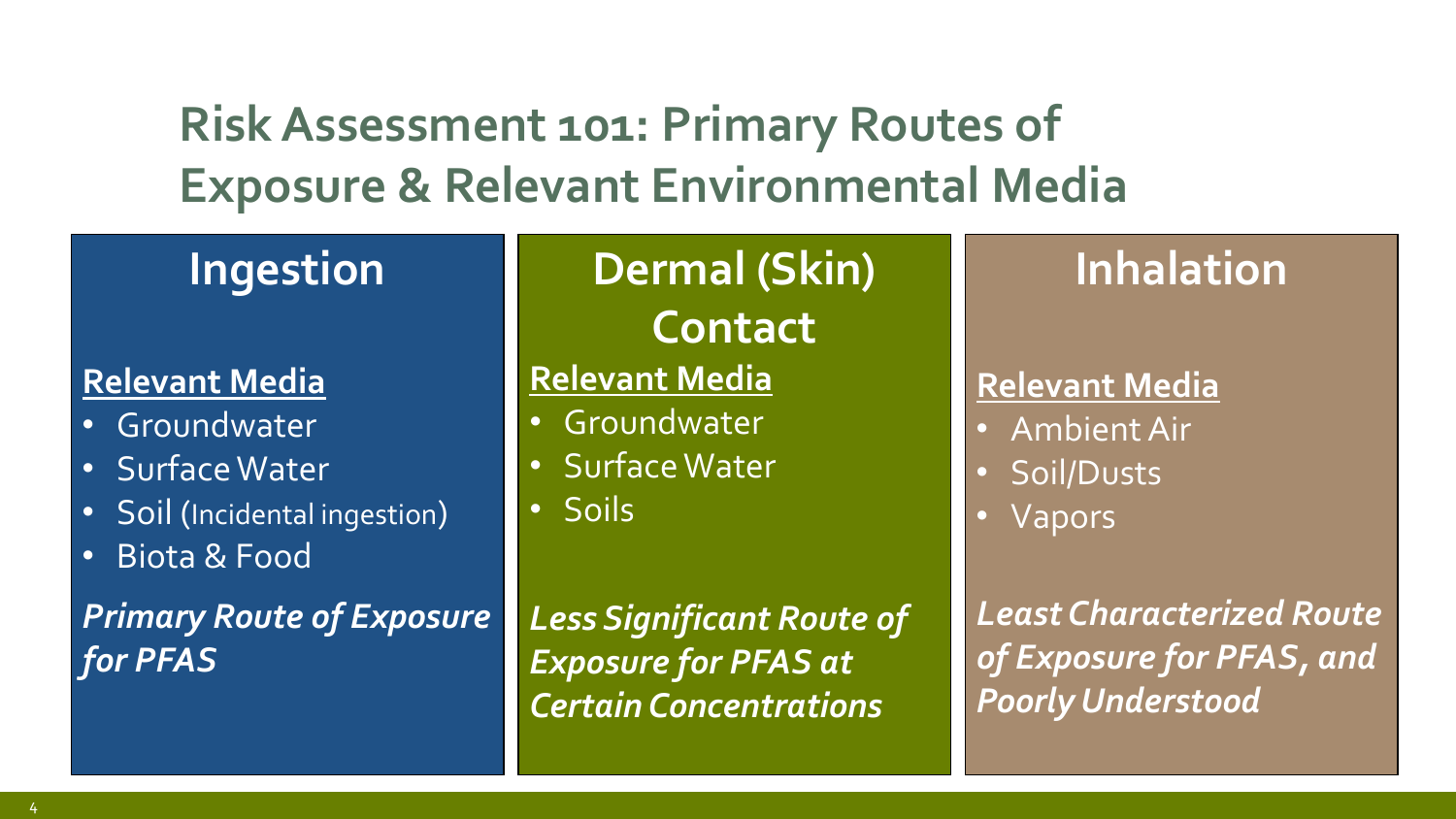### **Per- & Polyfluoroalkyl Substances & Ingestion**

### **Ingestion**

#### **Relevant Media**

- Groundwater
- Surface Water
- 

#### *Primary Route of Exposure for PFAS*

For more technical information: Jonathan Petali, Ph.D. 603-271-1359

2019-2020 – Drinking Water **Maximum Contaminant Level (MCL)** and **Ambient Groundwater Quality Standards (AGQS)**

- Based on risks to the infants of pregnant and lactating women with chronic exposure from drinking water.
- State-Derived Reference Doses (RfDs)
- Developed for 4 PFAS: **PFOA (12 ppt), PFOS (15 ppt), PFHxS (18 ppt) & PFNA (11 ppt)**

2021 - **EPA announced new RfDs for PFBS and GenX**, and is drafting RfDs for other PFAS.

- Will EPA generate Lifetime Health Advisories (LHAs)?
- Will EPA revisit the LHAs for PFOA & PFOS?
- What strategies are there for class-based approach to PFAS?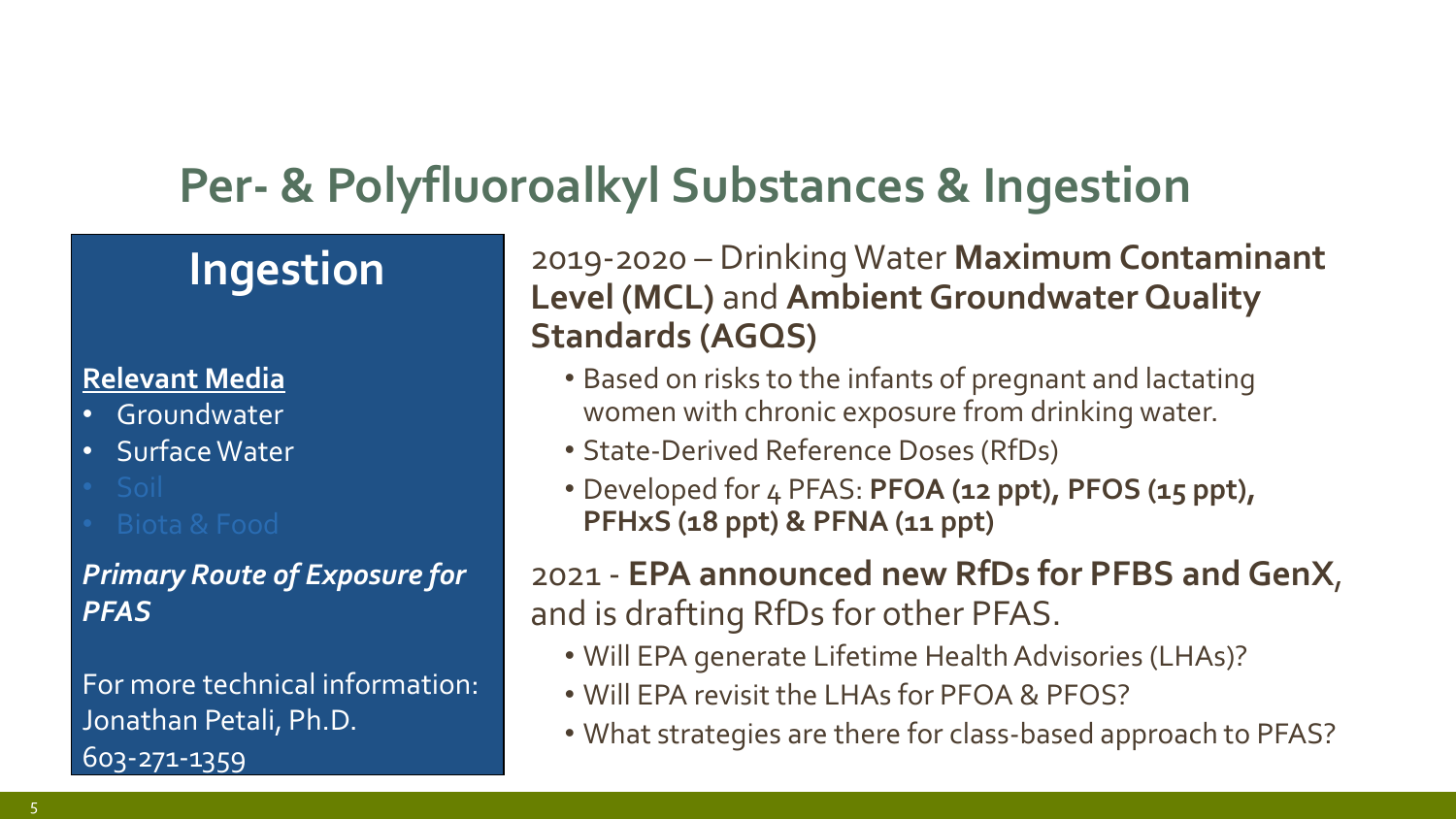### **Per- & Polyfluoroalkyl Substances & Ingestion**

### **Ingestion**

#### **Relevant Media**

- 
- 
- Soil
- 

#### *Primary Route of Exposure for PFAS*

For more technical information: David Larson, M.P.H. 603-271-4773

#### 2019 – **Direct Contact Risk-Based Soil Concentrations**:

• Developed for 4 PFAS:

**Residential Scenario** – **PFOA (0.2 mg/kg), PFOS, PFHxS and PFNA (0.1 mg/kg)**

**Construction Scenario** – **PFOA (1.3 mg/kg), PFOS (0.6 mg/kg), PFHxS and PFNA (0.9 mg/kg)**

- Combination of Incidental Ingestion & Skin Contact
- Full Information Available at: https://www4.des.state.nh.us/nh[pfas-investigation/wp-content/uploads/PFAS-DCRB-value-121119.pdf](https://www4.des.state.nh.us/nh-pfas-investigation/wp-content/uploads/PFAS-DCRB-value-121119.pdf)

#### 2021 and Future Issues

- Other PFAS e.g. GenX & PFBS
- Impacts to home produce and agricultural soils? Current topic of USDA and EPA research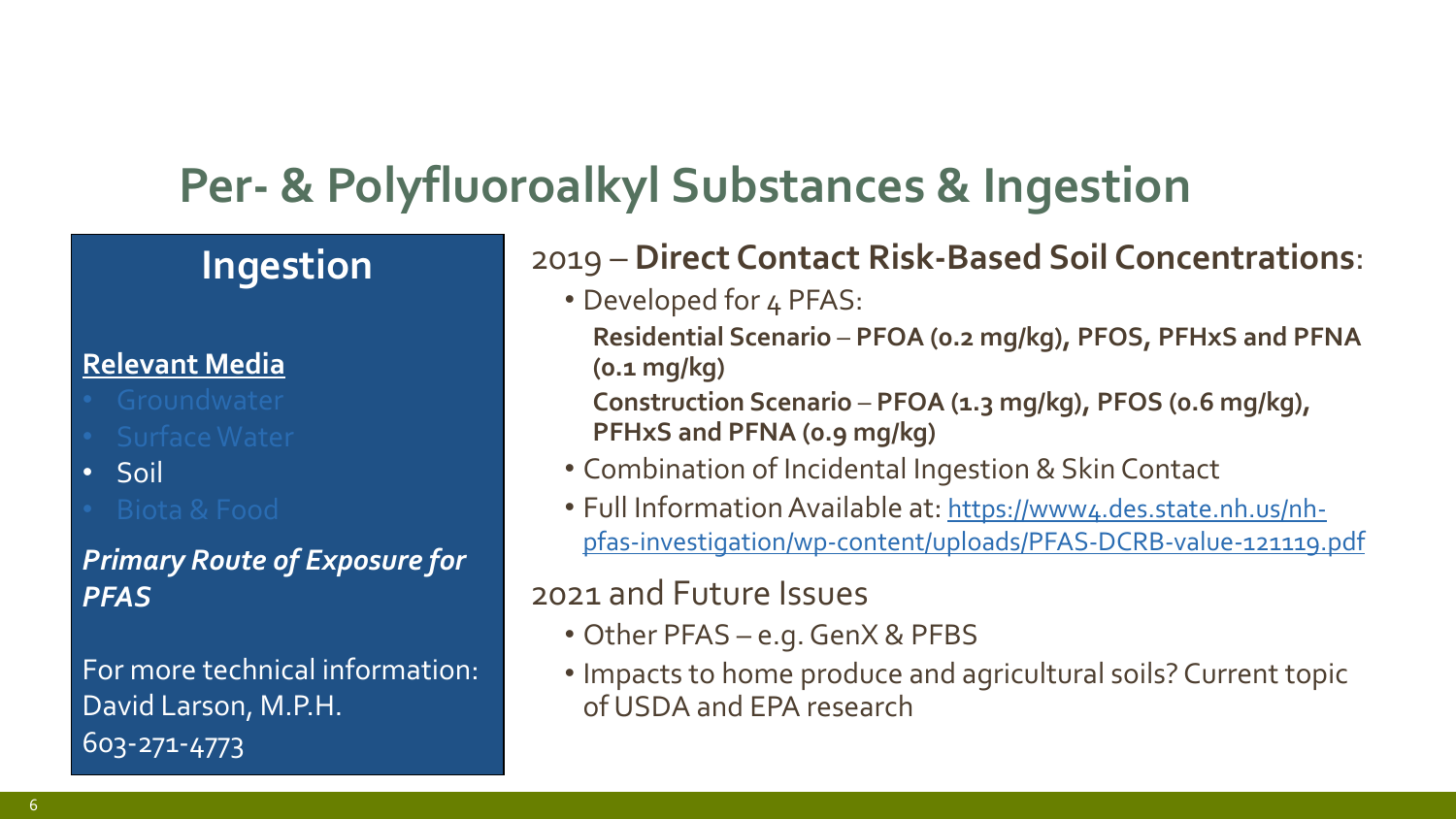### **Per- & Polyfluoroalkyl Substances & Ingestion**

#### **Ingestion**

#### **Relevant Media**

- 
- 
- 
- Biota & Food

#### *Primary Route of Exposure for PFAS*

For more technical information: Jonathan Petali, Ph.D. 603-271-1359

2019-2021 – Collaborations with Dartmouth College

- PFAS in Shellfish Sampling (Oysters, Mussels, Clams)
- PFAS in Gulf of Maine Fish & NH Fish Consumption Survey
- Primary Partners Dr. Celia Chen & Dr. Megan Romano

#### 2020-2021 – Freshwater Fish Tissue Sampling

- Contracted with Weston Solutions, Inc.
- Sampling of 14 NH Lakes for Water, Sediment & Fish Tissue
- Issued Fish Consumption Advisories for 5 Waterbodies
- More information at:
	- Weston Solution Report [https://www4.des.state.nh.us/nh-pfas](https://www4.des.state.nh.us/nh-pfas-investigation/?p=1405)investigation/?p=1405
	- NHDES Fish Advisories https://www.des.nh.gov/news-and-media/nhdes[issues-new-fish-consumption-advisories-5-lakes-southern-new-hampshire](https://www.des.nh.gov/news-and-media/nhdes-issues-new-fish-consumption-advisories-5-lakes-southern-new-hampshire)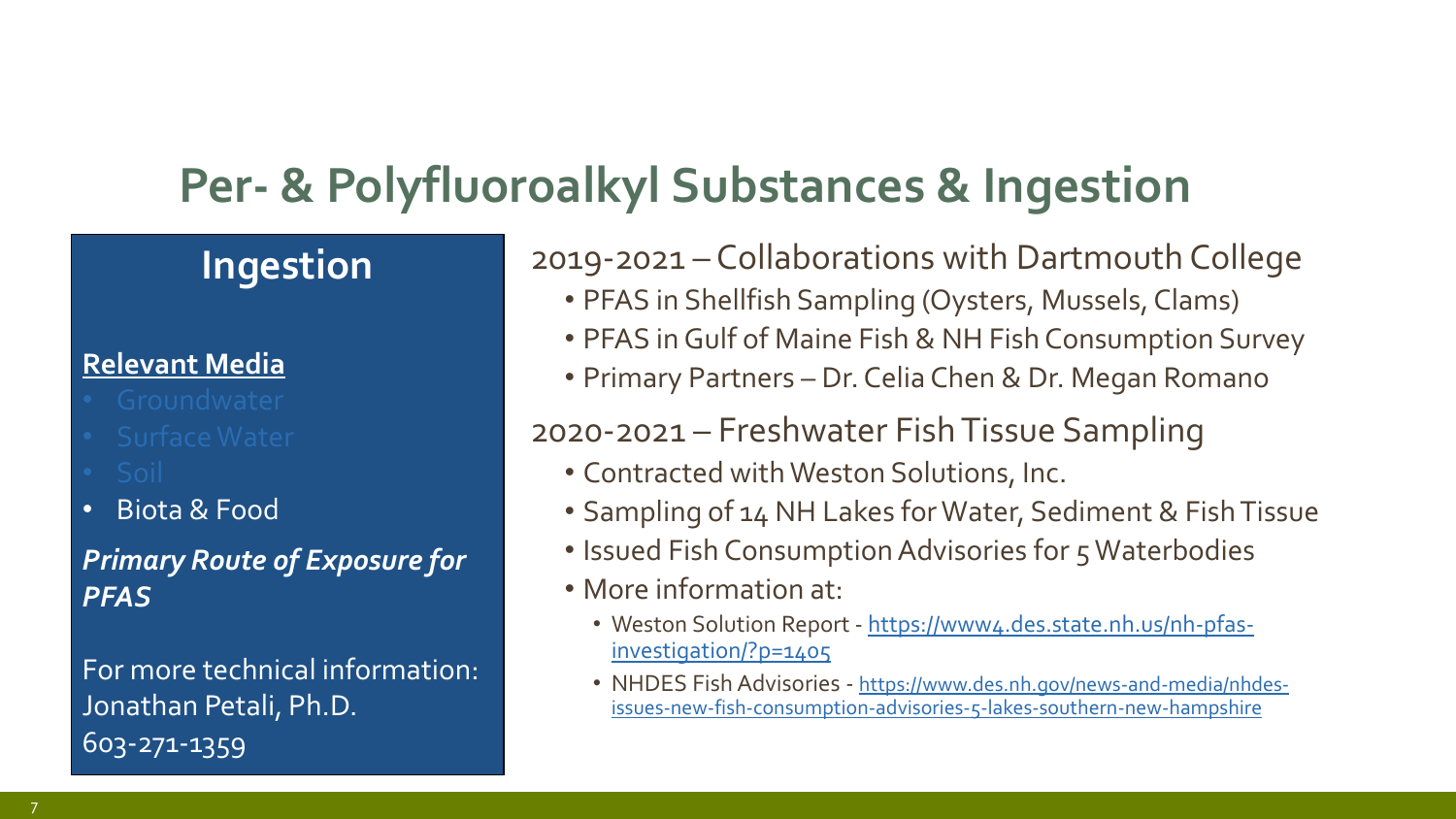### **Per- & Polyfluoroalkyl Substances & Dermal Contact**

#### **Ingestion Dermal (Skin) Contact**

#### **Relevant Media Relevant Media**

- **Example Formation** • Groundwater
- Surface Water • Surface Water
- Soil • Biota & Food • Soils

#### *Primary Route of Exposure for*  Less Significant Route of<br>– For more technical information: For more technical information: Jonathan Petali, Ph.D.<br>^ 603-271-4773 603-271-1359*Exposure*

2019 – Direct Contact Risk-Based Soil Concentrations:

- Combination of Incidental Ingestion & Skin Contact
- Full Information Available at: [https://www4.des.state.nh.us/nh-pfas-investigation/wp](https://www4.des.state.nh.us/nh-pfas-investigation/wp-content/uploads/PFAS-DCRB-value-121119.pdf)content/uploads/PFAS-DCRB-value-121119.pdf

#### 2019 – Recreational Screening Levels (Swimming):

- Developed on a site-specific basis (e.g. Pease AFB)
- Currently no Surface Water Criteria for PFAS
- Tend to be significantly higher than drinking water guidance

#### 2021 – Knowledge Gaps & Challenges:

- Research is needed to understand the dermal absorption factors (e.g. skin partitioning coefficients)
- Similar challenges with other PFAS & exposure to mixtures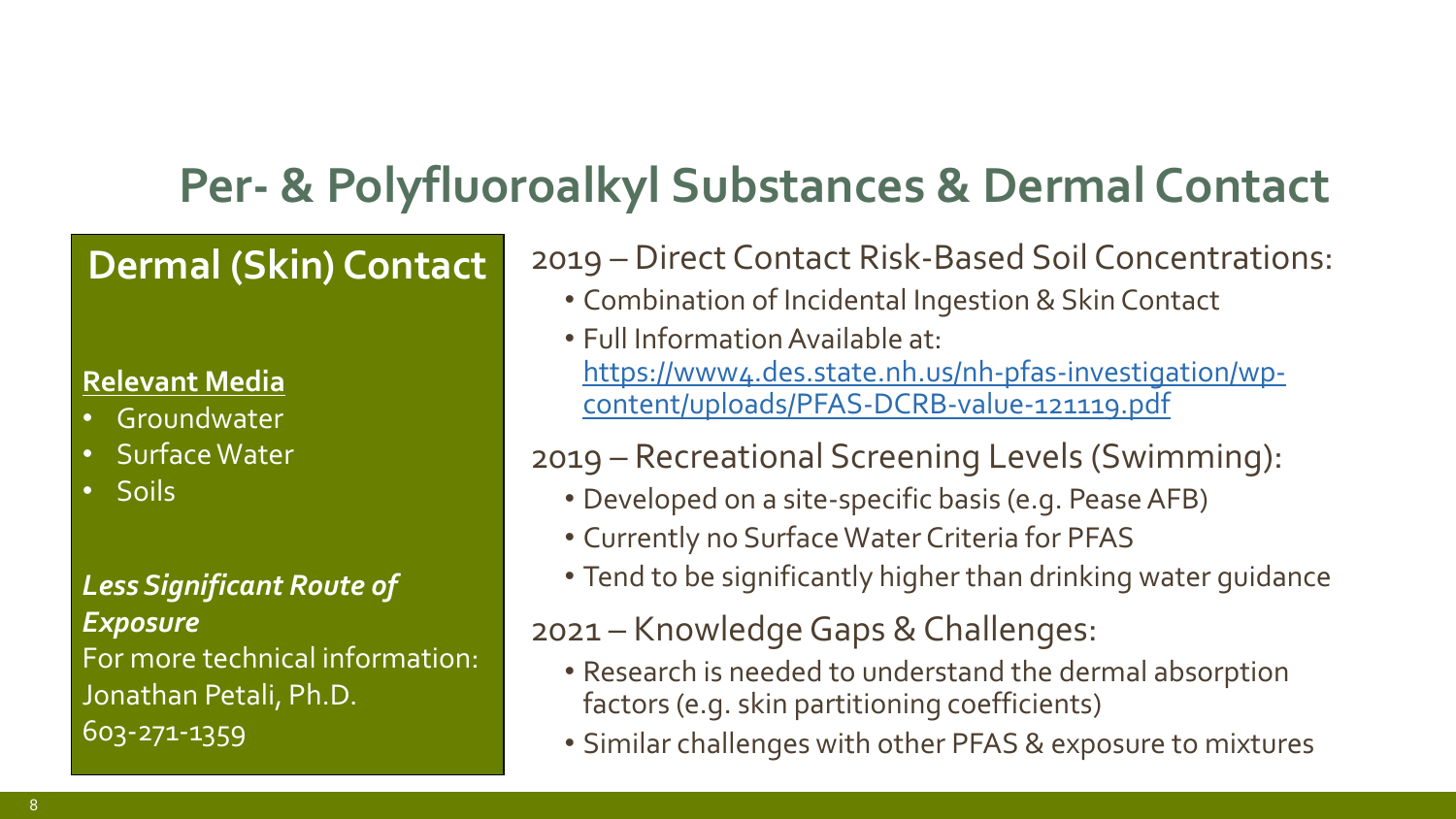### **Per- & Polyfluoroalkyl Substances & Inhalation**

### **Inhalation**

### **Relevant Media Relevant Media Relevant Media**

- Ambient Air
- Ambient All<br>• Soil/Dusts • Soil/Dusts
- Vapors

*Primary Route of Exposure for Least Characterized Route of*  Expos For more technical information: David Larson, M.P.H. *Lower Environmental*  David Larson, M.P.H. 603-271-4773 *Concentrations* 603-271-4773*Less Significant Route of Exposure for PFAS, and Poorly Understood*

2016-2021 – Major Concern for Residents in Certain **Communities** 

- Benchmarks for Inhalation, or Reference Concentrations (RfCs), vary by state
- Limited information is available for estimating exposure via inhalation

#### 2021 – Knowledge Gaps & Challenges:

- Extrapolating RfCs from RfDs
- Appropriate exposure scenarios & exposure assumptions
- Similar challenges with other PFAS & exposure to mixtures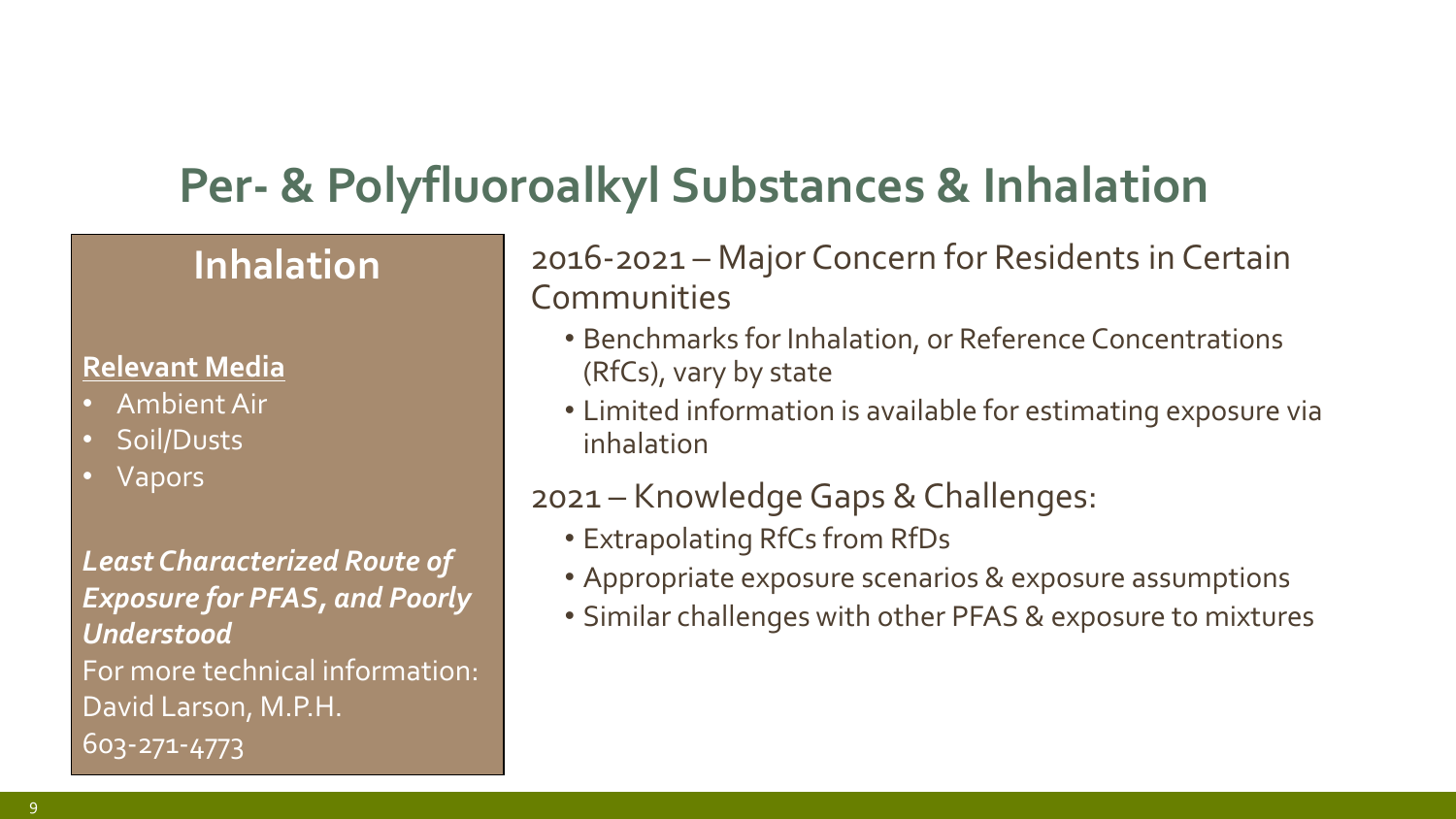## **Summary**

### **Ingestion**

#### **Relevant Media**

- **Groundwater**
- Surface Water
- Soil
- Biota & Food

*Primary Route of Exposure for PFAS*

### **Dermal (Skin) Contact**

### **Relevant Media**

- Groundwater
- Surface Water
- Soils

*Less Significant Route of Exposure for PFAS at Lower Environmental Concentrations*

### **Inhalation**

#### **Relevant Media**

- Ambient Air
- Soil/Dusts
- Vapors

*Least Characterized Route of Exposure for PFAS, and Poorly Understood*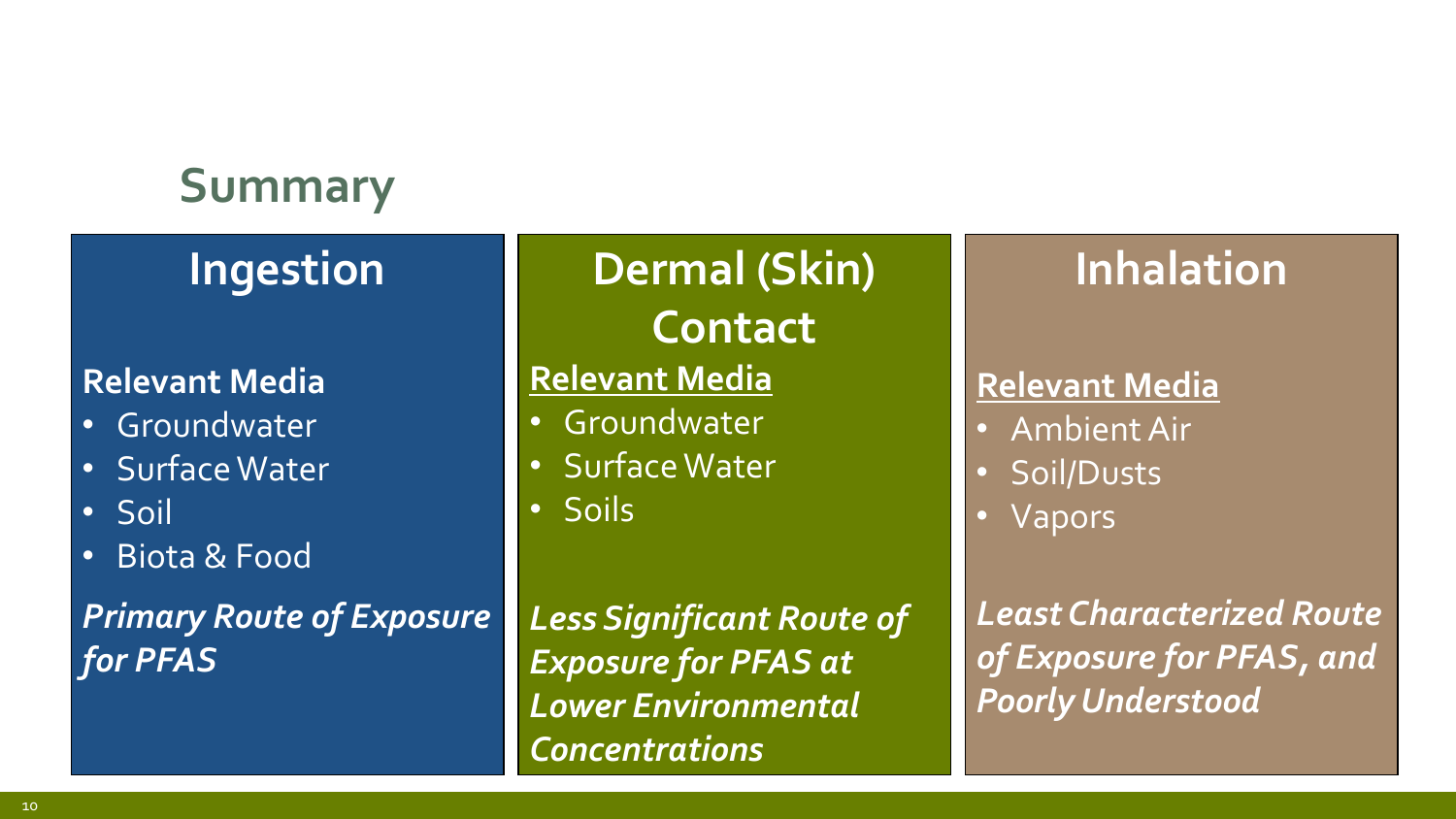### **Looking to the Future**

- Risk assessment of PFAS will *change with new research*.
- New *EPA toxicity values, health advisories or state legislation*  may result in new criteria for certain media.
- *More basic and applied research is needed* to assess risks from dermal contact and inhalation.
- *Local partnerships are helping* to address knowledge gaps.
- *Risk communication is critical*, especially with our affected communities, legislators and the regulated community.